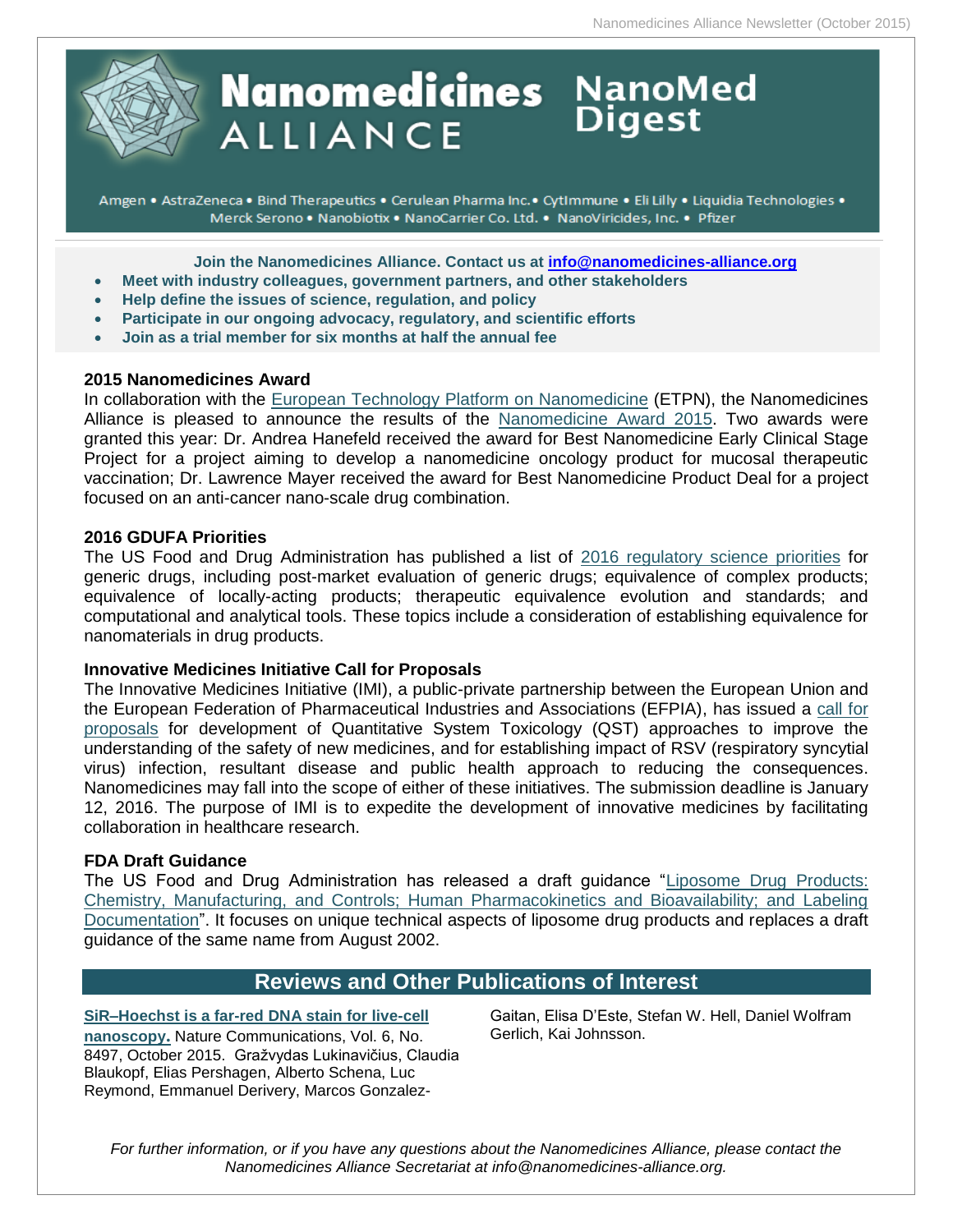## *Nanomedicines Alliance Newsletter* **Community 1996 October** 2015

#### **[Alu element-containing RNAs maintain nucleolar](http://emboj.embopress.org/content/34/22/2758)**

**[structure and function](http://emboj.embopress.org/content/34/22/2758)**. The EMBO Journal, October 2015. Maïwen Caudron‐Herger, Teresa Pankert, Jeanette Seiler, Attila Németh, Renate Voit, Ingrid Grummt, Karsten Rippe.

## **[Cell-selective arrhythmia ablation for](http://stm.sciencemag.org/content/7/311/311ra172)**

**[photomodulation of heart rhythm.](http://stm.sciencemag.org/content/7/311/311ra172)** Science Translational Medicine, Vol. 7, Issue 311, October 2015. Uma Mahesh R. Avula, Hyung Ki Yoon, Chang H. Lee, Kuljeet Kaur, Rafael J. Ramirez, Yoshio Takemoto, Steven R. Ennis, Fred Morady, Todd Herron, Omer Berenfeld, Raoul Kopelman, Jérôme Kalifa.

#### **[Cell-based therapy in TBI: Magnetic retention of](http://ingentaconnect.com/content/cog/ct/pre-prints/content-CT-1424_Shen_et_al)  [neural stem cells in vivo](http://ingentaconnect.com/content/cog/ct/pre-prints/content-CT-1424_Shen_et_al)**. Cell Transportation,

September 2015. Wei-Bin Shen, Céline Plachez, Orest Tsymbalyuk, Natalya Tsymbalyuk, Su Xu, Aaron Smith, Sarah Michel, Deborah Yarnell, Roger Mullins, Rao Gulapalli, Adam Puche, J. Marc Simard, Paul S. Fishman, Paul Yarowsky.

## **[Kinetics of small molecule interactions with](http://advances.sciencemag.org/content/1/9/e1500633)**

**[membrane proteins in single cells measured with](http://advances.sciencemag.org/content/1/9/e1500633)  [mechanical amplification](http://advances.sciencemag.org/content/1/9/e1500633)**. Science Advances, Vol. 1, No. 9, October 2015. Yan Guan, Xiaonan Shan, Fenni Zhang, Shaopeng Wang, Hong-Yuan Chen, Nongjian Tao.

**[Terahertz radiation induces non-thermal structural](http://scitation.aip.org/content/aca/journal/sdy/2/5/10.1063/1.4931825)  [changes associated with Fröhlich condensation in](http://scitation.aip.org/content/aca/journal/sdy/2/5/10.1063/1.4931825)  [a protein crystal](http://scitation.aip.org/content/aca/journal/sdy/2/5/10.1063/1.4931825)**. Structural Dynamics, 2015. Ida V. Lundholm, Helena Rodilla, Weixiao Y. Wahlgren,

Annette Duelli, Gleb Bourenkov, Josip Vukusic, Ran Friedman, Jan Stake, Thomas Schneider, Gergely Katona.

**[A Modular, DNA-Based Beacon for Single-Step](http://onlinelibrary.wiley.com/doi/10.1002/anie.201505179/abstract)  [Fluorescence Detection of Antibodies and Other](http://onlinelibrary.wiley.com/doi/10.1002/anie.201505179/abstract)** 

**[Proteins](http://onlinelibrary.wiley.com/doi/10.1002/anie.201505179/abstract)**. Angewandte Chemie, Vol. 54, Issue 45, pp. 13214 – 13218, November 2015. Simona Ranallo, Marianna Rossetti, Kevin W. Plaxco, Alexis Vallée-Bésisle, Francesco Ricci.

## **Conferences and Workshops**

#### **[European Nanomedicine Meeting,](http://www.sfnano.fr/european-nanomedicine-meeting-2015-topics/) 7 – 9 December 2015, Grenoble, France**

Nanocarriers for Macromolecule Delivery Nano and Micro-Medical Devices Nanomedicine for Tissue Regeneration Nanospecific Toxicological Issues Nanomedicine and Imaging Nanomedicine in Cancer

## **[Infectious Diseases and Nanomedicines 2015,](http://www.icidn2015.com/programs.php) 15**

## **– 18 December 2015, Kathmandu, Nepal**

Cellular and Molecular Microbiology of Infectious Diseases

Epidemiology and Infectious Diseases **Surveillance** 

Microbiome in Health and Infectious Diseases Immune Response against Infectious Pathogens Antimicrobials, Vaccines and Alternatives

## **[NanoEngineering for Medicine and Biology](https://www.asme.org/events/nemb.aspx)**

**[Conference,](https://www.asme.org/events/nemb.aspx) 21 – 24 February 2016, Houston, TX** NanoImaging Nanoparticle-based delivery

Nano and Microfluidics

## **[10th World Meeting on Pharmaceutics,](http://www.worldmeeting.org/home/)**

**[Biopharmaceutics, and Pharmaceutical](http://www.worldmeeting.org/home/)  [Technology,](http://www.worldmeeting.org/home/) 4 – 7 April 2016, Glasgow, United Kingdom**

2D and 3D printing in drug delivery **Nanoparticles** Cellular drug transport

## **[Bionanomaterials Conference,](http://www.zingconferences.com/conferences/6th-zing-bionanomaterials-conference/) 8 – 11 May 2016,**

**Varna Bulgaria Synthesis** Characterization **Toxicity Therapeutics** 

# **[Nano in Bio 2016,](http://nanoinbio2016.sciencesconf.org/) 31 May – 5 June 2016, Le**

**Gosier, French West Indies**

 Biosensors & nanobioelectronics Bio-inspired materials & drug delivery Nanobiomechanics & nanomedicine Tissue engineering & regenerative medicine Nanotechnologies & biomedical applications

# **Reference Section**

## **Nano Organizations**

[National Center for Toxicological](http://www.fda.gov/AboutFDA/CentersOffices/NCTR/default.htm) Research (NCTR) [National Nanotechnology Initiative](http://www.nano.gov/) (NNI)

[Nano Science and Technology Consortium](http://www.nstc.in/) (NSTC)

[Nano Science and Technology Institute](http://www.nsti.org/) (NSTI)

The [Nanotechnology Institute](http://nanotechinstitute.org/) (NTI)

*For further information, or if you have any questions about the Nanomedicines Alliance, please contact the Nanomedicines Alliance Secretariat at info@nanomedicines-alliance.org.*